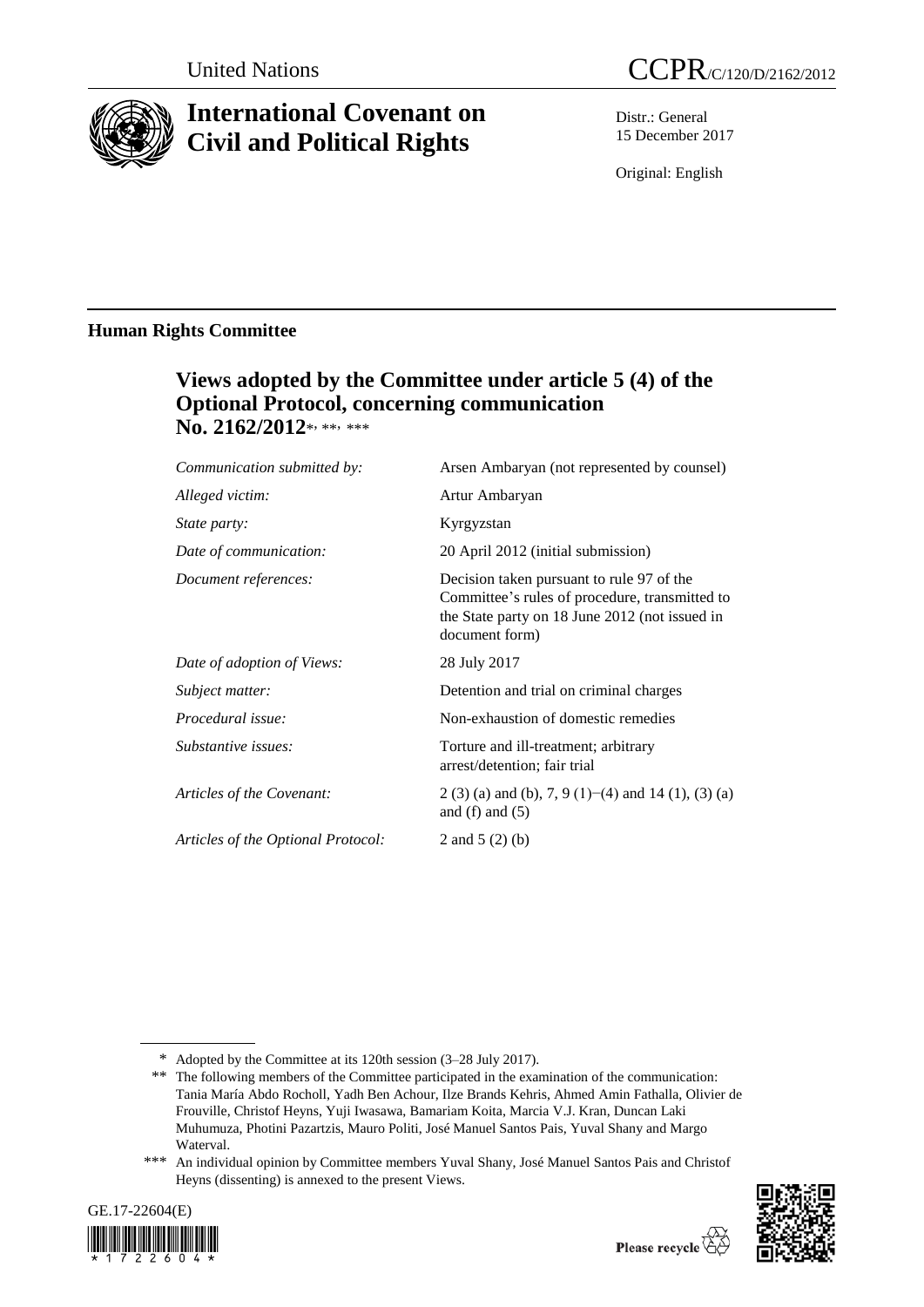1. The author of the communication is Arsen Ambaryan, a national of Kyrgyzstan of Armenian origin born in 1960. He submits the communication on behalf of his brother, Artur Ambaryan, also a national of Kyrgyzstan of Armenian origin, born in 1968, who was serving a prison sentence in Kyrgyzstan at the time of the submission. The author claims that his brother is a victim of violations by Kyrgyzstan of his rights under articles 7, 9 (1)−(4) and 14 (1), (3) (a) and (f) and (5), read in conjunction with article 2 (3) (a) and (b), of the Covenant. The Optional Protocol entered into force for Kyrgyzstan on 7 October 1994. The author is not represented by counsel.

#### **The facts as submitted by the author**

2.1 On 25 February 2011, at approximately at 2 p.m., the author's brother was driving in Osh city when he was stopped by a car carrying five persons dressed in civilian clothing. Without identifying themselves, they handcuffed him and searched his car.<sup>1</sup> During the search, 2.7 grams of heroin were found. Upon further questioning, the author's brother stated that he was not aware of the heroin's origin. At the time of the search, the author's brother was not informed of the reasons why he had been stopped, nor could he understand the conversation between the five persons, since it was in the Kyrgyz language, which he did not understand.

2.2 The author's brother was taken to the Southern Regional Office for Combating Drug Trafficking of the Department of Internal Affairs of Kyrgyzstan, where he was subjected to psychological pressure to make him confess to the possession of heroin with intent to sell, until 11.40 p.m. of the same day. He was put in a cold room and deprived of warm food, water and access to the toilet for 10 hours. Handcuffed, and in the absence of a lawyer or relatives, he was interrogated and threatened by persons in civilian clothing, who from time to time made video recordings. At no stage were his rights explained. In particular, he was not advised of his right to counsel and an interpreter from the moment of detention, nor was he informed of the reasons for his detention.

2.3 At around 10 p.m., the author received a phone call from his brother and at 11 p.m. the author arrived at the Office. Only then, for the first time after the arrest, was his brother allowed to use the toilet, in the presence of the officers and still handcuffed. The author states that, unable to withstand the torture, humiliation and fatigue, his brother had made a false confession.

2.4 The author submits that a detention protocol was drawn up by the investigator at 11.40 p.m. on 25 February 2011, 10 hours after the arrest. The protocol did not indicate the legal basis for the detention, as stipulated in articles 94<sup>2</sup> and 95<sup>3</sup> of the Criminal Procedure Code of Kyrgyzstan.

"(1) Grounds for detention are:

<sup>&</sup>lt;sup>1</sup> From the material on file, it transpires that the Southern Regional Office for Combating Drug Trafficking of the Department of Internal Affairs of Kyrgyzstan was conducting a "sting" operation.

<sup>&</sup>lt;sup>2</sup> Article 94 of the Criminal Procedure Code of Kyrgyzstan. Grounds for detention of a person suspected of committing a crime

<sup>(1)</sup> The person is caught during the commission of a crime or directly after its commission; 2) eyewitnesses, including the victims, directly point out the person as the offender; 3) the suspect, his clothes, or his dwelling have evident traces of the crime.

<sup>(2)</sup> The person may be detained in the presence of other facts that give grounds to suspect the person of committing the crime, if he attempted to escape, when he does not have a permanent place of residence or when his identification is not established."

<sup>3</sup> Article 95 of the Criminal Procedure Code of Kyrgyzstan. Procedure for detaining a person suspected of committing a crime

<sup>&</sup>quot;(1) No later than three hours after the delivery of the detained, there shall be made a transcript of the detention proceedings. The transcript shall contain the grounds and reasons, place and the time (with indication of hour and minute), and the results of the personal search. The transcript of proceedings shall be read to the suspect and his rights shall be explained to him, as provided herein by article 40. The transcript of detention shall be signed by the person who has written it and by the detained. The investigator is obliged to inform the prosecutor in writing about the detention within twelve hours starting from the moment of writing the transcript of detention.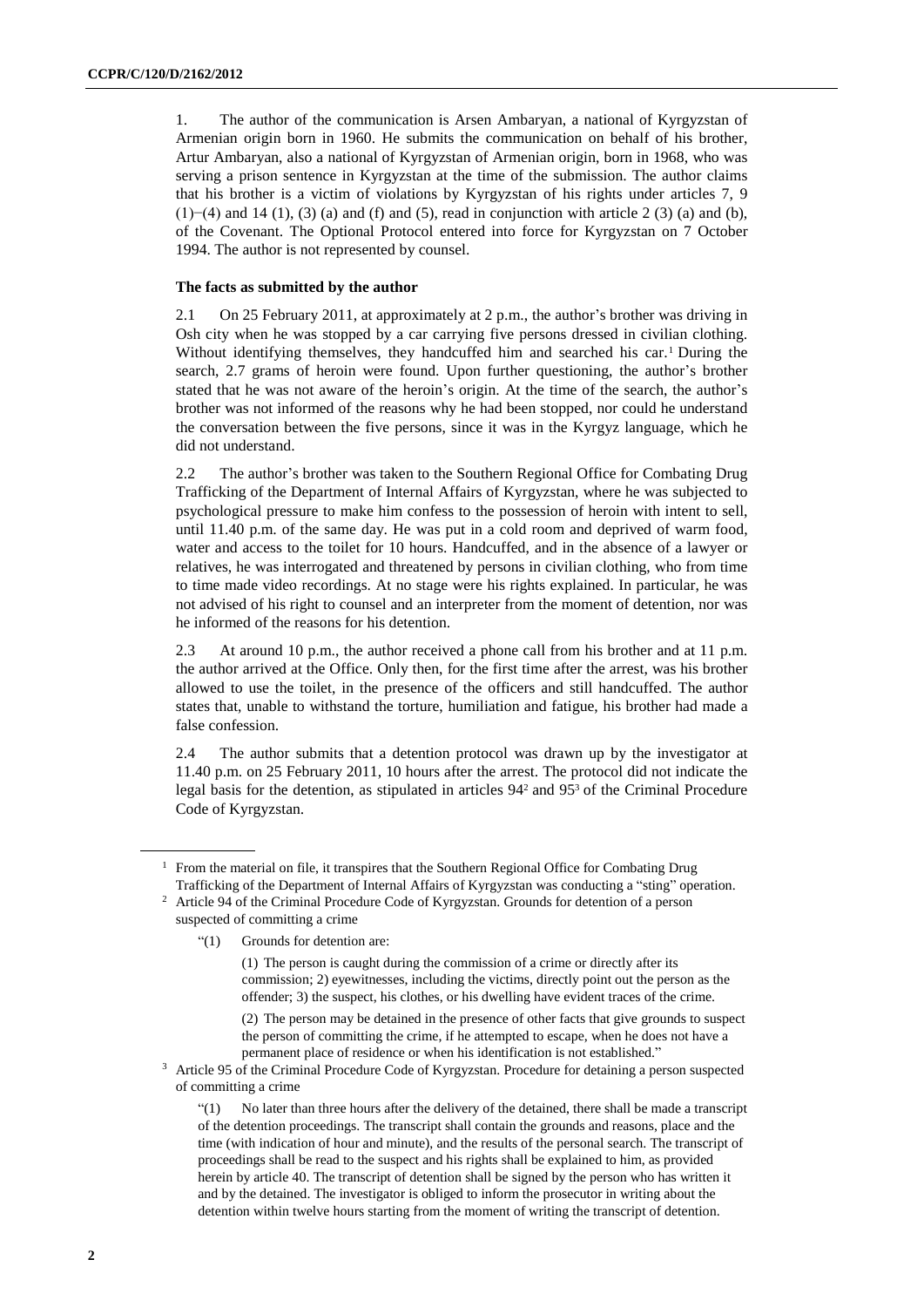2.5 The author claims that from2 p.m. to 11.40 p.m. his brother was detained unlawfully. He was not informed of important procedural stages, such as the initiation of a criminal case against him and an expert examination that was conducted during his detention. Important procedural documents, such as the decision to initiate criminal proceedings, the detention protocol and the search protocol, were written in Kyrgyz and in the absence of a lawyer and/or an interpreter, in violation of article 24 of the Constitution of Kyrgyzstan.<sup>4</sup>

2.6 On 26 February 2011, at around 2 a.m., the author's brother was transferred to a temporary detention facility, where he was released from handcuffs for the first time. On 27 February, 46 hours after his arrest, the author's brother was interrogated as an accused; however, his rights were not explained to him, in particular, the right to remain silent. The author submits that the interrogation protocol lacks a note record that his brother's rights were explained to him.

2.7 On 27 February 2011, the Osh City Court held hearings and decided that the author's brother should remain in custody until 25 April, as he was accused of a grave crime and could attempt to escape justice. The hearings lasted between 10 and 15 minutes, and the judge did not question the suggested legal basis for detention, nor did he consider alternative measures of restraint, in violation of domestic law.

2.8 During the court hearings, the author's brother complained about being subjected to torture by the officers. Neither the court nor the prosecutor reacted to his allegations, and did not refer the case for further investigation. The author submits that his brother did not raise allegations of torture before the prosecutor's office for fear of reprisal and further torture. The author refers to the Committee's jurisprudence in *Avadanov v. Azerbaijan*<sup>5</sup> and instructions Nos. 70 and 75 of the Prosecutor-General in support of his argument that the prosecutor, who was present at the hearings and was aware of the torture allegations, should have referred the case for further investigation, despite the absence of a request to that effect from the author's brother. The author also refers to a report by Human Rights Watch to support his argument that prosecutors often refuse to investigate allegations of torture.<sup>6</sup>

2.9 On 3 and 9 March 2011, the author's brother's counsel appealed the decision of the Osh City Court issued on 27 February 2011 to the Osh Regional Court, which, sitting in a three-judge panel, rejected the appeal on 22 March. The author alleges that the composition of the Osh Regional Court did not comply with the requirements of article 132-1 of the Criminal Procedure Code, according to which the appeal should had been decided by a single judge.

2.10 On 8 April 2011, the author's brother's counsel, D.T., appealed under the supervisory review procedure to the Supreme Court of Kyrgyzstan, challenging the decision of the Osh City Court of 27 February 2011 and the decision of the Osh Regional Court of 22 March 2011, which had ordered the author's brother's pretrial detention as a measure of restraint. On 19 May, the Supreme Court of Kyrgyzstan, based on article 383 (4) of the Criminal Procedure Code, rejected the appeal, arguing that the criminal case of the author's brother had been examined on the merits by the court of first instance. The author notes that neither his brother nor the counsel D.T. were present at the hearings. The author maintains that the notification about the scheduled hearings at the Supreme Court on 19 May 2011 was received in Osh only on 20 May, and that the protocol of the hearing contained false information regarding the participation of the counsel.<sup>7</sup> The author further notes that article 383 (4) of the Criminal Procedure Code does not provide for the

<sup>(2)</sup> The detained shall be interrogated in accordance with the rules provided herein in article 191".

<sup>4</sup> Article 24 of the Constitution of Kyrgyzstan: "From the moment of actual detention a person should be kept safe. Such person shall be granted an opportunity to protect himself/herself personally, enjoy qualified legal aid from a lawyer as well as have an attorney".

<sup>5</sup> See communication No. 1633/2007, Views adopted on 25 October 2010, para. 6.3.

<sup>&</sup>lt;sup>6</sup> "Prosecutorial authorities have refused to investigate allegations of torture, and courts have relied heavily on confessions allegedly extracted under torture." Ole Solvang, *Distorted Justice: Kyrgyzstan's Flawed Investigations and Trials on the 2010 Violence* (New York, Human Rights Watch, 2011).

 $7$  From the protocol of the hearing and the court decision, it transpires that the author's brother's counsel, D.T., lodged the appeal, while another counsel, Z.T., was present during the hearing.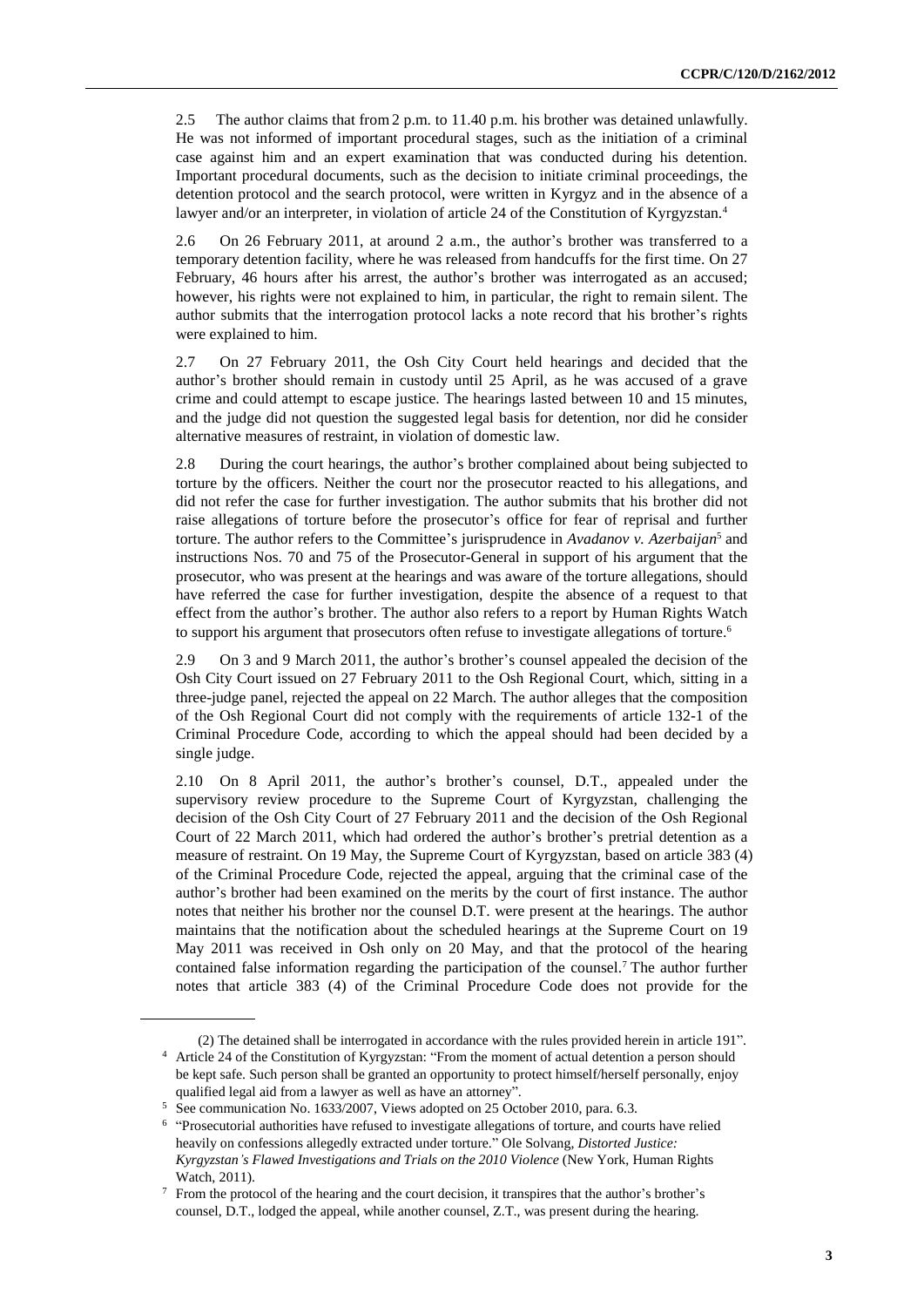examination of the merits of a case as legal basis for termination of the supervisory review procedure.

2.11 On 25 April 2011, 50 days after the arrest, the author's brother received an indictment dated  $22$  April  $2011$ ,<sup>8</sup> in which he was formally accused of drug trafficking committed as part of an organized group. On 27 April, the Osh City Court prolonged his detention without indicating the legal basis for it. Neither the author's brother nor his counsel was present at the hearing. The author submits that the domestic law does not provide an opportunity to appeal the decision of the Osh City Court concerning the remand in custody. The author submits that as of 25 April 2011, his brother's remand in custody was based on the indictment issued on 22 April. The author claims that as of 25 April until the sentencing of his brother on 7 July, the detention was arbitrary and unlawful.

2.12 The first trial hearing took place on 12 May 2011 at the Osh City Court and on 7 July, the author's brother was convicted of drug trafficking committed as part of an organized group and sentenced to nine years of imprisonment. The author requested a copy of the verdict in Russian. In August, he was informed that the translation would be provided after the payment of a translation fee. The author submits that the failure to provide the verdict in Russian constitutes a violation of his brother's right to be informed of the charges against him in a language that he understands.<sup>9</sup>

2.13 On 15 July and 2 September 2011, the author and his brother each filed an appeal with the Osh Regional Court, which rejected it on 6 October. On 22 and 25 November, the author and his brother respectively filed requests for a supervisory review with the Supreme Court of Kyrgyzstan. The author's motion was not reviewed while his brother's was rejected, both by decision of the Supreme Court of 9 February 2012.

2.14 On 22 May 2012, the author's brother was transferred from pretrial detention facility No. 5 in Osh to correctional colony No. 10 in Jalal Abad to continue serving his sentence. On 19 July, the author was informed by a State bailiff that, in accordance with the sentence, a confiscation of his brother's property, in particular his apartment, would be carried out.

#### **The complaint**

3.1 The author claims that his brother is a victim of violations of his rights under article 7, read in conjunction with article 2 (3) (a), of the Covenant as during the first three days following his detention he was tortured by officers to make him confess.

3.2 The author further claims that article 9 (1) was violated, as his brother was detained at 2 p.m. on 25 February 2011 without being informed of the reasons, and the detention protocol was drawn up only at 11.40 p.m. of the same day.<sup>10</sup>

3.3 The author claims a violation of his brother's rights under articles 9 (2) and 14 (3) (a) and (f) as, being a native Russian speaker, he could not understand the indictment, which was available only in Kyrgyz, was not promptly informed of the charges against him and did not receive a copy of the verdict translated into Russian.

3.4 The author claims that his brother's rights under article 9 (3) were violated, as the decision of 27 February 2011 by which the Osh City Court ordered his remand in custody had no legal basis and the Court did not consider alternative measures of restraint.<sup>11</sup>

3.5 Articles 9 (4) and 14 (5) of the Covenant were violated because the author's brother was deprived of his right to challenge the lawfulness of his detention at the Supreme Court. The author claims that as of 25 April 2011 until the sentencing of his brother on 7 July, the

<sup>8</sup> The author does not provide a copy and does not mention the body which issued the indictment decision.

<sup>9</sup> A copy of the verdict of 7 July 2011 translated into the Russian language on 24 August 2011 is part of the file.

<sup>10</sup> The author refers to the Committee's jurisprudence in communication No. 1348/2005, *Ashurov v. Tajikistan*, Views adopted on 20 March 2007, para. 6.4.

<sup>11</sup> The author refers to the Committee's jurisprudence in *Hill v. Spain* to support his argument that pretrial detention should be the exception. See communication No. 526/1993, Views adopted on 2 April 1997, para. 12.3.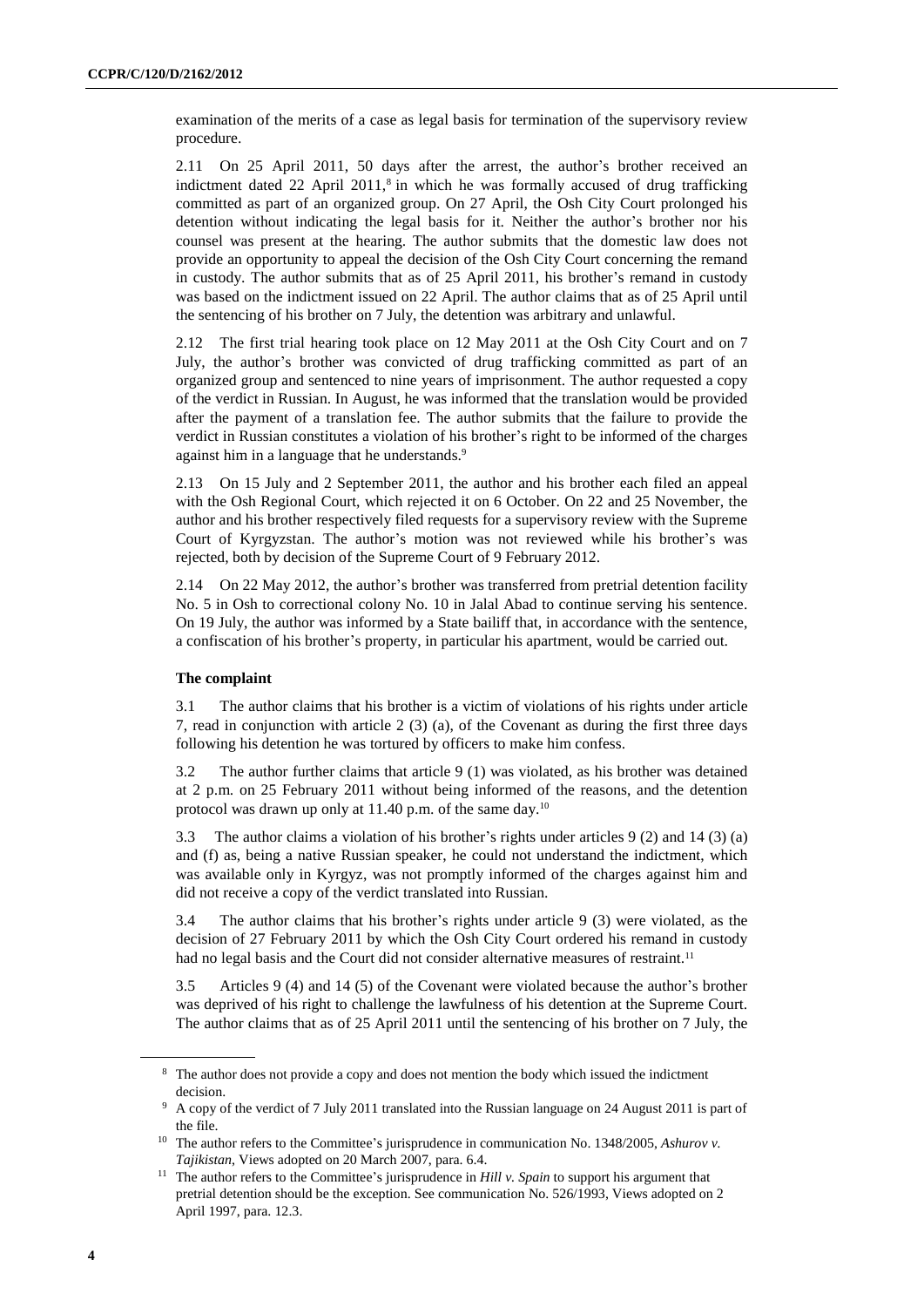detention was arbitrary and unlawful as it was based only on the indictment and the transmittal of the case to the first instance court. He claims that the decision of the Supreme Court of 19 May 2011 to refuse to review his claim regarding the lawfulness of the detention of his brother is a violation of his brother's rights under articles 9 (4) and 14 (5).

3.6 The author claims a violation of his brother's rights under article 14 (1) as the composition of the Osh Regional Court was not in accordance with domestic law.

#### **State party's observations on admissibility and the merits**

4.1 On 4 October 2012, the State party submitted its observations on admissibility and the merits. It submits that on 7 July 2011, the author's brother was convicted of a crime under article 274 (2) 1) and 2) of the Criminal Code and sentenced to nine years' imprisonment. On 25 February 2011, police officers had arrested him for possession of heroin during an action undertaken by the Southern Regional Office for Combating Drug Trafficking of the Department of Internal Affairs of Kyrgyzstan. On 23 April, the pretrial investigation was completed and the case was transmitted to the trial court. On 6 October, the Osh Regional Court rejected the appeal filed against the trial court's decision of 7 July. Based on article 4 (1) 3) of the amnesty law adopted on the occasion of the 20th anniversary of the independence of Kyrgyzstan, the unserved term of punishment was reduced to one third. On 9 February 2012, the Supreme Court rejected the request for a supervisory review filed by the author's brother against the Osh Regional Court decision of 6 October 2011.

4.2 The State party further submits that the author's brother's counsel appealed the decision of the Osh City Court of 27 February 2011 to the Osh Regional Court, which, sitting in a three-judge panel, rejected the appeal on 22 March. The State party rejects the claim that the composition of the Osh Regional Court violated article 132-1 of the Criminal Procedure Code, which foresees a single-judge hearing. It submits that the composition of the Osh Regional Court at the cassation stage was in compliance with article 31 (4) of the Criminal Procedure Code, according to which the cassation courts decide upon appeals in criminal cases sitting in a panel of three judges.

4.3 On 19 May 2011, the Supreme Court discontinued the supervisory review initiated by the author's brother's counsel, as the pretrial investigation had been concluded and on 12 May, the Osh City Court had begun examining the case on the merits. As to the claims that pretrial detention should be the exception, that the decision of the Osh City Court dated 27 February 2011 had no legal basis and that the Court did not consider alternative measures of restraint, the State party maintains that based on article 267 (1) of the Criminal Procedure Code, the court can change or cancel a pretrial restraining order; the court is not obliged to motivate its decision in this regard.

4.4 The State party further submits that the Supreme Court terminated the supervisory review proceedings because the first instance court took a new decision and therefore there was no further need to continue the supervisory review.

#### **Author's comments on the State party's observations on admissibility and the merits**

5.1 On 10 December 2012, the author reiterated its initial submission. He maintains that his brother was subjected to torture and threats (cruel treatment) from the moment of his apprehension at 2 p.m. till 11.40 p.m. on 25 February 2011, which led to his selfincrimination. He states that the State party did not rebut these allegations or provide explanations as to how, when and which organ might have investigated the alleged torture.

5.2 The author submits that the State party did not respond to his claim under article 9 (4) as to the lack of timely proceedings before a court to decide without delay on the lawfulness of his brother's detention and reiterates the arguments from the initial submission. He states that the mere fact that supervisory review proceedings were initiated in response to counsel's petition indicates that the Supreme Court had sufficient elements to quash the detention on remand and apply a different restraint measure.

5.3 The author maintains that his brother was unfairly sentenced for a crime related to possession of drugs and the courts disregarded his arguments, in violation of article 14 of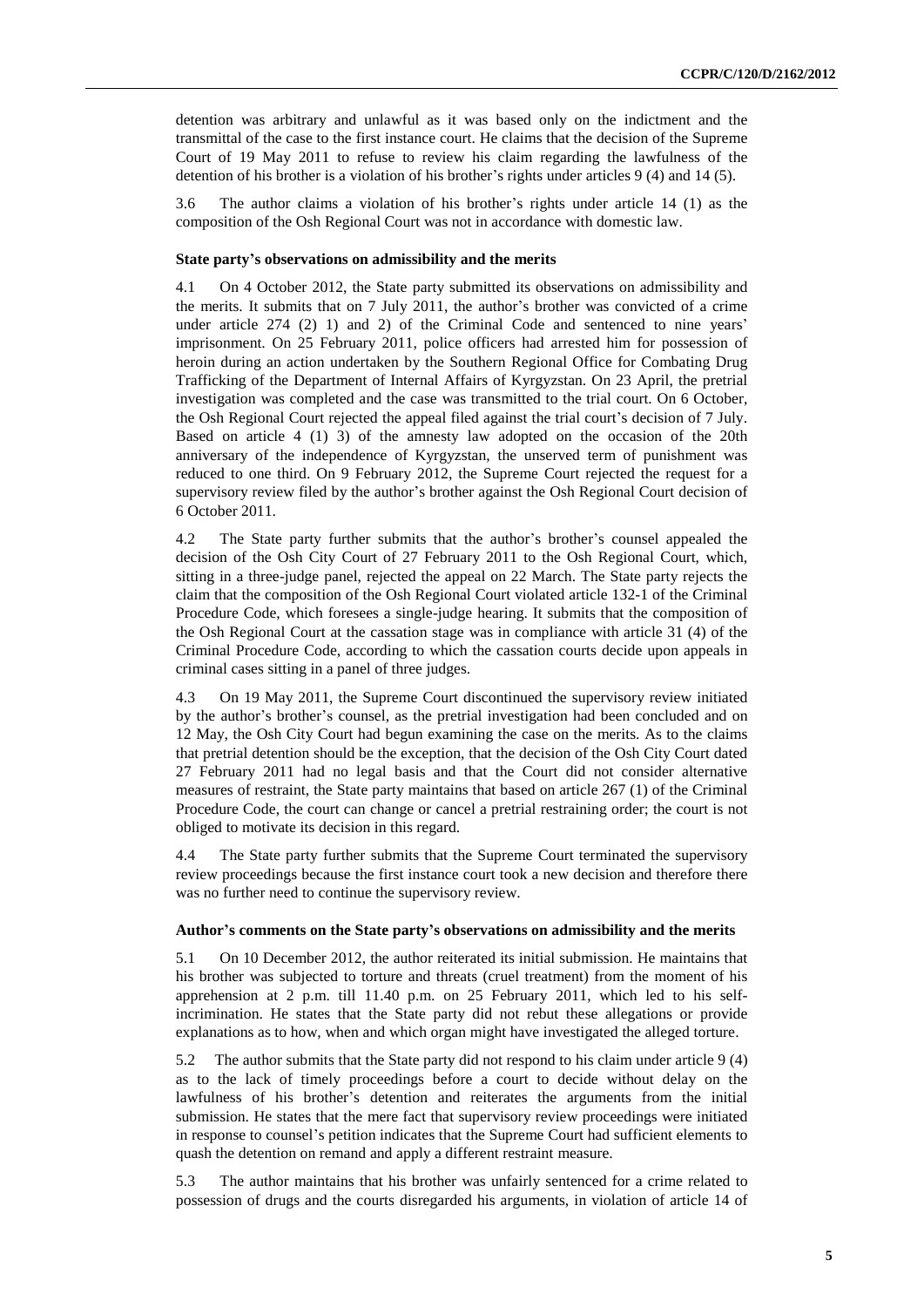the Covenant. He claims that the evidence was inadmissible as it was based on "provocation by the police" in the context of their "sting" operation. The author reiterates his disagreement in relation to the examination of evidence and of witnesses during the trial, and in particular the status of the expert conclusions as to whether the substance found in his brother's car was heroin. The author further claims that "sting" operations are outside judicial control and that the judicial authorities disregarded the fact that the crime his brother was accused of was "provoked" by the police.

5.4 The author reiterates that his brother was not provided with the verdict in Russian, in violation of his right to be informed of the charges against him in a language that he understands and to have the free assistance of an interpreter. The author's brother appealed his verdict without having the criminal case material in a language he understands and with only an unofficial translation of the verdict.

5.5 The author requests the Committee to find violations of his brother's rights under article 7, in conjunction with articles 2 (3) (a) and (b), 9 (1)–(4) and 14 (1), (3) (a) and (f) and (5) of the Covenant. The Committee should recommend that the State party: conduct a thorough and effective investigation into the allegations of torture; prosecute those responsible; review the court's verdict; stop the confiscation of the author's brother's apartment; and change the judicial and administrative practice in cases related to drugs trafficking based on "sting" operations. He further requests compensation to his brother for the violations suffered ( $\epsilon$ 5,000 for moral damages;  $\epsilon$ 25,000 for the loss of his apartment and  $\epsilon$ 7,200 for material damages for the length of his imprisonment).

#### **Additional observations**

#### *From the State party*

6.1 On 19 June 2013, the State party reiterated that during their operation the police found 2.7 grams of heroin in the author's brother car. It underlines that the conclusions of forensic-chemical expertise No. 74 of 25 February 2011 confirmed that the substance found under the front seat in the car was heroin.

6.2 Regarding the petition for supervisory review of the verdict, the State party indicates that supervisory review was declined on the ground that the petition was filed by the author of the communication, who did not present the necessary authorization from his brother. As to the petition for supervisory review submitted by the alleged victim, it was reviewed and rejected.

6.3 The State party rejects the claims that numerous violations of the legislation occurred during the police operation, the investigation and the subsequent criminal judicial proceedings. It denies the author's assertions that his brother's allegations of torture were acknowledged and accepted as a fact by the trial court and that the State party did not respond to these allegations in its observations to the Committee. The State party refers to the verdict of 7 July 2011 which states that during the pretrial investigation, the author's brother pleaded partially guilty under the pressure of police officers. However, the State party rejects the interpretation of the author that the court accepted as a fact that his brother had been tortured. In the verdict, the court concluded that the author's brother's alleged illtreatment, his denial of involvement in drug-related crime and his affirmation that the crime had been staged by the police had to be analysed as an attempt to avoid criminal liability and punishment. The State party adds that the investigator interrogated the author's brother three times and the latter admitted receiving the drug from a woman called D. Based on this testimony, the police conducted a search of her house and found an additional 3.35 grams of heroin.

6.4 The State party further rejects the claims that violations of the legislation were committed during the apprehension and detention of the author's brother, notably the violation of his right to legal assistance and interpretation, his right to be informed about the charges against him in a language he understands, his right to remain silent and his right to liberty. It submits that on 25 February 2011, the author's brother was provided with a document in Russian explaining his rights and obligations and that he acknowledged in writing having received it. At that initial stage, the author's brother was represented by a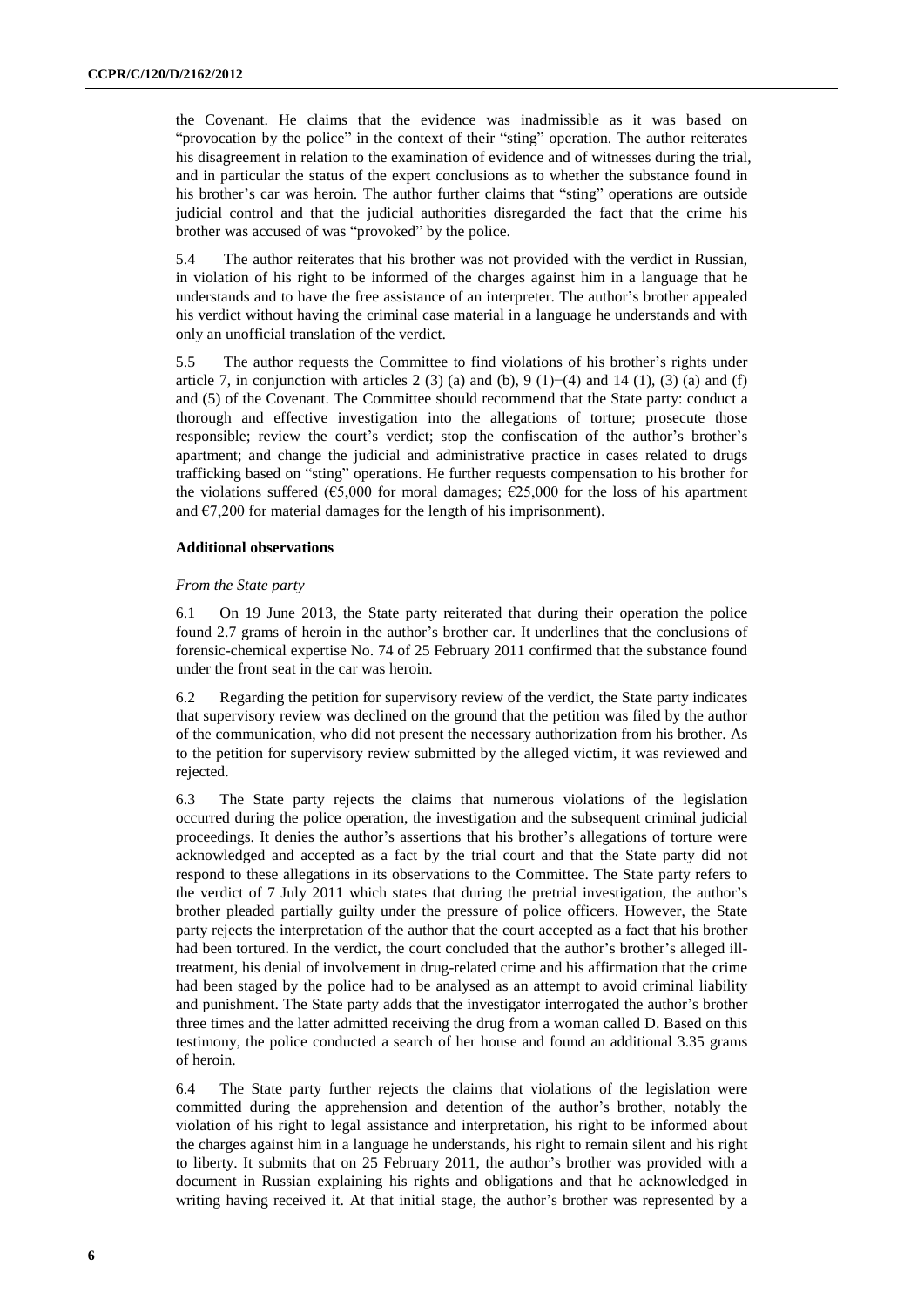private counsel, M.M., and his interrogation as a suspect was conducted in Russian and in the presence of his counsel. Further, on 27 February, the author's brother was informed about the charges against him in Russian. The interrogation as an accused was also conducted in the presence of his counsel and in Russian. During the interrogation, he partially admitted guilt, explaining that, together with the co-accused B.A., he had acquired and transported the drug with the aim of further sale. Therefore, the State party rejects the claims that the author's brother's right not to testify against himself was violated.

6.5 The State party submits that in accordance with the requirements of article 231 of the Criminal Procedure Code, an interpreter was appointed to the case and the author's brother had access to the materials on the file together with his counsel and the interpreter. The State party admits that the verdict is in the Kyrgyz language and that on 10 August 2011, the author's brother's counsel made a request to the President of the Osh City Court for a copy in Russian. However, the translation fee was not paid. On 24 August, in a letter to the counsel, the Osh City Court explained that according to article 146 (1) of the Criminal Procedure Code, the interested party had to pay for the translation.

6.6 The State party maintains that the author's brother did not complain about the alleged torture in police custody to the Osh city prosecutor's office. His counsel, in his letter of 24 October 2012 to the Prosecutor General of Kyrgyzstan, did not mention that his client had been tortured by the police. Lastly, as to the claim that the chemical expertise did not specify the methods used to identify the substance as heroin, the State party submits that the expertise was conducted according to the methodological guide for experts of the Ministry of Internal Affairs of Kyrgyzstan.

#### *From the author*

7.1 In his additional comments, submitted on 30 September 2013, the author restated that his brother was subjected to torture, of which the latter complained before the trial court. On 4 April 2013, the Osh city prosecutor's office interrogated his brother with regard to the communication to the Committee. In this regard, on 5 April, the author lodged a complaint with the Prosecutor General of Kyrgyzstan claiming that the acts of the Osh city prosecutor's office amounted to pressure on the victim in the absence of counsel and requested the opening of a criminal case against the police officers involved. On 10 May, the Prosecutor General upheld the Osh city prosecution decision/ruling not to open a criminal case. On 14 June, the author responded to the Prosecutor General, claiming, among other things, that he had not received the Osh city prosecution ruling not to open a criminal case. According to the author, it was impossible to challenge the decision which, according to the law, had to be done within seven days after the party had been informed, as the author had had no information about the beginning of the preliminary investigation, about the organ conducting it or the one taking the decision, or the motives and the reasoning.

7.2 The author again disagrees with the court's assessment of the evidence, with the conclusions of the chemical expertise and with the verdict. He submits that his brother's counsel was not allowed to cross-examine an important witness and that his testimony was kept secret. He claims that his brother did not have a fair trial as the "sting" method used by the police is not under independent and impartial judicial control. He reiterates that the prosecutor did not react to his brother's torture allegations during the court hearing. The Osh prosecutor's office visited his brother in prison only on 4 April 2013, nearly two years after the arrest, and in connection with the communication before the Committee. He further maintains that the prosecution is not an independent organ as it functions under a conflict of interest: on one hand, supervising the investigation and in charge of the prosecution and, on the other hand, the protection against torture by the pretrial investigation organs; therefore, the victims of torture in police custody have no effective remedy of protection.

7.3 The author reiterates that his brother was deprived of the possibility to appeal his verdict as he has not received it in a language that he understands. <sup>12</sup> The State party

<sup>&</sup>lt;sup>12</sup> The author refers to the Committee's general comment No. 32 (2007) on the right to equality before courts and tribunals and to a fair trial, paras. 32 and 49.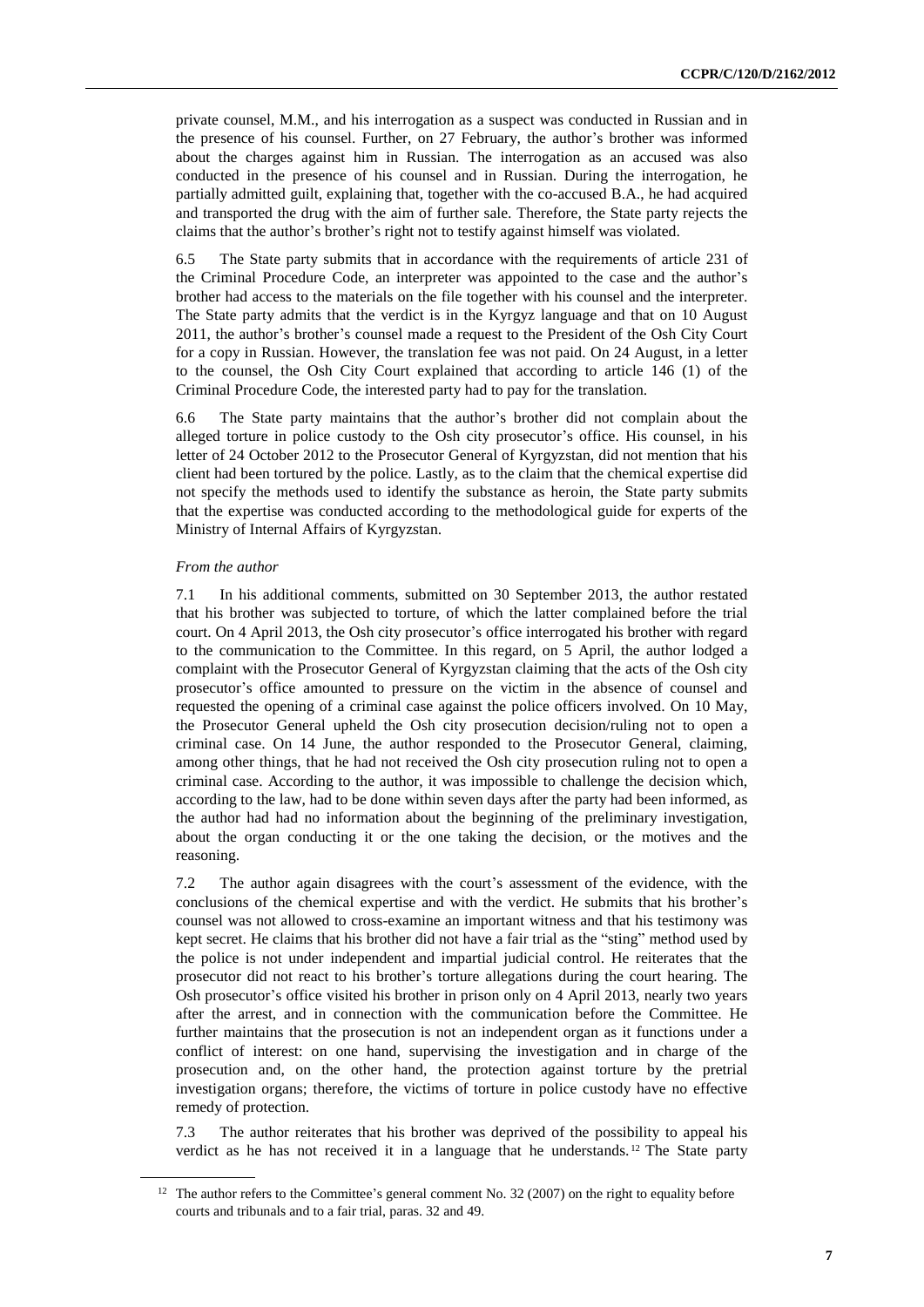accepted this as a fact, maintaining only that the practice of requiring payment for the translation is not in violation of the criminal procedure law. The author challenges the State party's argument and refers to article 147 (1) 3) of the Criminal Procedure Code, according to which the court costs related to interpretation are paid by the State.

7.4 On 3 February 2015, the author informed the Committee that on 13 November 2014 the Osh City Court had ordered the early release of his brother.<sup>13</sup> However, he maintains that his brother is still a victim under the Optional Protocol, as the State party did not acknowledge or correct the violations of his rights guaranteed by the Covenant.

#### **Issues and proceedings before the Committee**

#### *Consideration of admissibility*

8.1 Before considering any claim contained in a communication, the Committee must decide, in accordance with rule 93 of its rules of procedure, whether the communication is admissible under the Optional Protocol.

8.2 The Committee has ascertained, as required under article 5 (2) (a) of the Optional Protocol, that the same matter is not being examined under another procedure of international investigation or settlement.

8.3 The Committee takes note of the State party's claim that the author's brother did not complain about the alleged torture in police custody to the Osh city prosecutor's office and that his counsel, in his letter of 24 October 2012 to the Prosecutor General of Kyrgyzstan, also did not mention torture of his client by the police. The Committee notes, however, the author's allegations that his brother complained during the court hearing about having been subjected to torture by police officers and that he did not raise the allegations of torture before the prosecutor's office due to fear of reprisal and further torture. The Committee further notes that at a later stage (two years later), the complaint lodged by the author on 5 April 2013 with the Prosecutor General of Kyrgyzstan against the acts of the Osh city prosecutor's office (questioning the author's brother in connection with the communication before the Committee) and requesting the opening of a criminal case against the police officers was rejected on 10 May. The Committee therefore considers that the requirements of article 5 (2) (b) of the Optional Protocol have been met and that it is not precluded from examining the claim.

8.4 The Committee takes note of the author's allegations of ill-treatment by police officers during his pretrial detention with the aim of extracting a confession. The author's brother alleged that he was beaten and tortured by police officers and forced to give written testimony against M.T. The author's brother raised this allegation before national authorities, as is indicated notably in the Osh City Court verdict of 7 July 2011, and is not refuted by the State party. The Committee further notes that the Court did not refer the case for further investigation. In this regard, the Committee takes note of the State party's arguments that the author's brother wanted to escape criminal liability and that he and his counsel had not complained of torture before the prosecutor's office. The Committee further notes that the author's brother's allegations are not supported by any medical document. From the material before it, the Committee is not in a position to conclude that the author's brother was subjected to treatment contrary to article 7 of the Covenant. In the absence of more precise information from the author in this respect, the Committee concludes that the author's allegations under article 7 have been insufficiently substantiated for purposes of admissibility and declares them inadmissible under article 2 of the Optional Protocol.

8.5 The Committee notes the author's claims under article 9 (1) and (3) of the Covenant that his brother was arrested on 25 February 2011 and kept in detention from 2 p.m. to 11.40 p.m. without being informed of the reasons, and that on 27 February the Osh City Court ordered his remand in pretrial detention without a legal basis. However, the Committee observes that the author's brother detention in connection with the criminal proceedings was authorized by the Osh City Court on 27 February and that the Court,

<sup>&</sup>lt;sup>13</sup> The decision is not part of the file.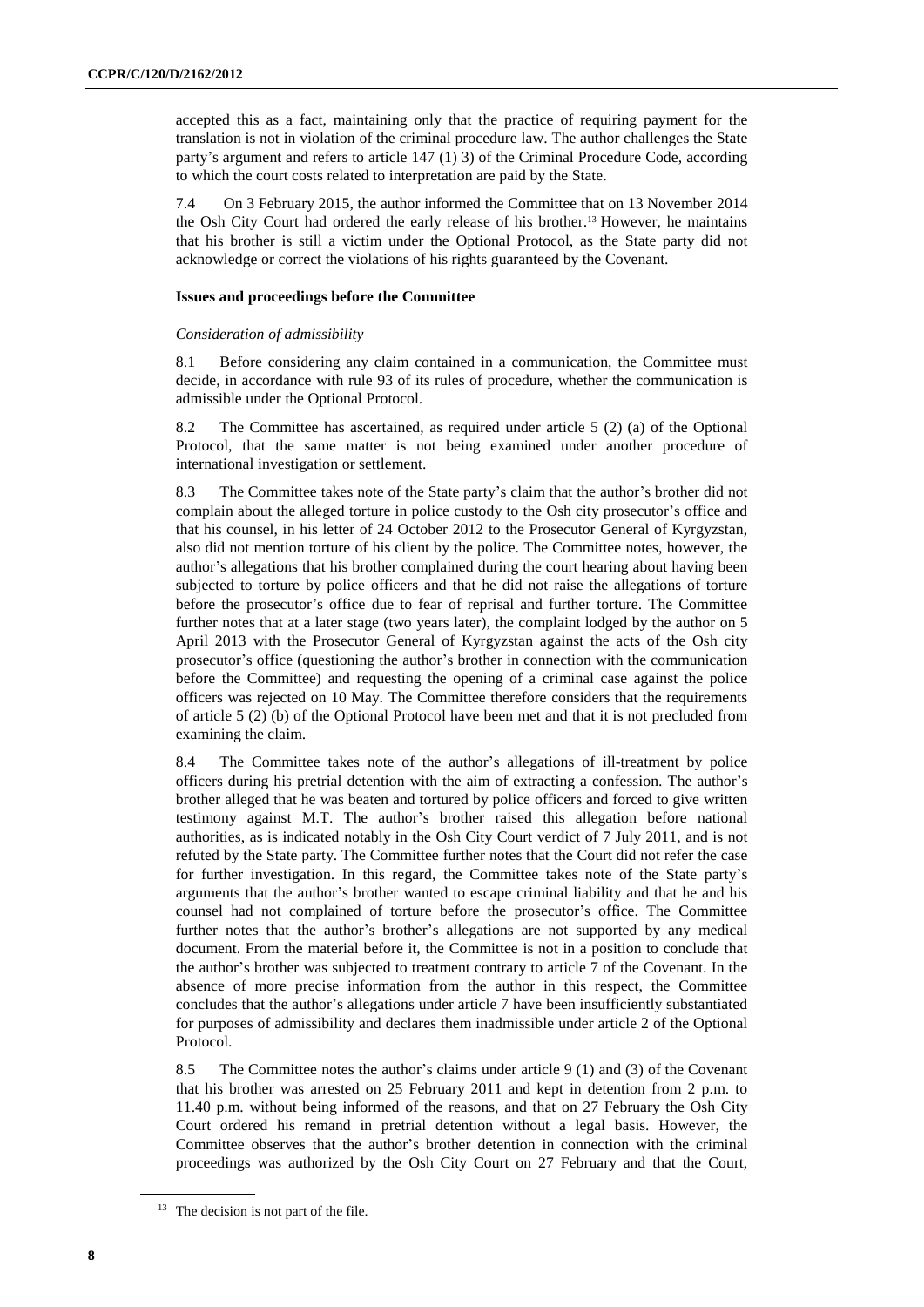applying the domestic law, decided that the author's brother should remain in detention until 25 April, since he was accused of a serious crime and could attempt to escape justice. The Committee considers that the author has failed to explain in what manner the initial arrest and subsequent order to remain in detention failed to comply with the domestic law or was otherwise arbitrary under article 9 of the Covenant. Accordingly, the Committee considers that these claims are inadmissible for lack of substantiation under article 2 of the Optional Protocol.

8.6 With respect to the allegation under article 9 (2) that the author's brother was not promptly informed of the reasons for the arrest and the charges against him in a language that he understands, the Committee notes the State party's observations that the communication between the police and the author's brother at the time of detention took place in the Russian language; that he was represented by a privately retained counsel; that his interrogations as a suspect and as an accused were conducted in Russian and in the presence of his counsel; and that he was informed about the charges against him in Russian. In the absence of a more precise rebuttal from the author in this respect, the Committee concludes that the author's allegations have been insufficiently substantiated for purposes of admissibility and declares them inadmissible under article 2 of the Optional Protocol.

8.7 The Committee notes the author's claims under articles 9 (4) and 14 (5) of the Covenant that: (a) from 25 April 2011 until the sentencing of his brother on 7 July, his detention was arbitrary and unlawful as it was based only on the indictment and the transmittal of the case to the first instance court; and (b) that he and his brother were deprived of the right to challenge at the Supreme Court of Kyrgyzstan the lawfulness of the detention, as the Supreme Court respectively declined to examine the author's application for supervisory review and examined but rejected his brother's supervisory review motion. The Committee considers that these claims are insufficiently substantiated for the purposes of admissibility and declares them inadmissible under article 2 of the Optional Protocol.

8.8 The Committee notes the author's claims under article 14 of the Covenant in relation to the examination of evidence and of witnesses during the trial. It particularly observes the author's disagreement with the sentence against him, the assessment of material evidence, the fact that the defence was not allowed to cross-examine a key witness, X, who had cooperated with the police in the "sting" operation, the methods and the conclusions of the expert witnesses, the use of the "sting" method and the composition of a three-judge panel of the Osh Regional Court. In this regard, the Committee recalls its case law according to which it is for the courts of States parties to evaluate the facts and the evidence, or the application of domestic legislation, in a particular case, unless it can be shown that such evaluation or application was clearly arbitrary or amounted to a manifest error or denial of justice, or that the court otherwise violated its obligation of independence and impartiality.<sup>14</sup> In the present case, the Committee observes that the material before it does not allow it to conclude that the examination of the evidence and questioning of witnesses by the court was carried out in an arbitrary manner. Nor do the materials contained on file allow the Committee to conclude that the composition of the court was not in accordance with domestic law. The Committee therefore declares these claims insufficiently substantiated and inadmissible under article 2 of the Optional Protocol.

8.9 The Committee considers that the author has sufficiently substantiated his remaining claims, raising issues under article 14 (3) (a) and (f) of the Covenant, and therefore proceeds with its consideration of the merits.

#### *Consideration of the merits*

9.1 The Committee has considered the communication in the light of all the information made available to it by the parties, in accordance with article 5 (1) of the Optional Protocol.

<sup>14</sup> See, inter alia, communications No. 1188/2003, *Riedl-Riedenstein et al. v. Germany*, decision of inadmissibility adopted on 2 November 2004, para. 7.3; No. 1138/2002, *Arenz et al. v. Germany*, decision of inadmissibility adopted on 24 March 2004, para. 8.6; and No. 2125/2011, *Tyan v. Kazakhstan*, Views adopted on 16 March 2017, para. 8.10. See also the Committee's general comment No. 32, para. 26.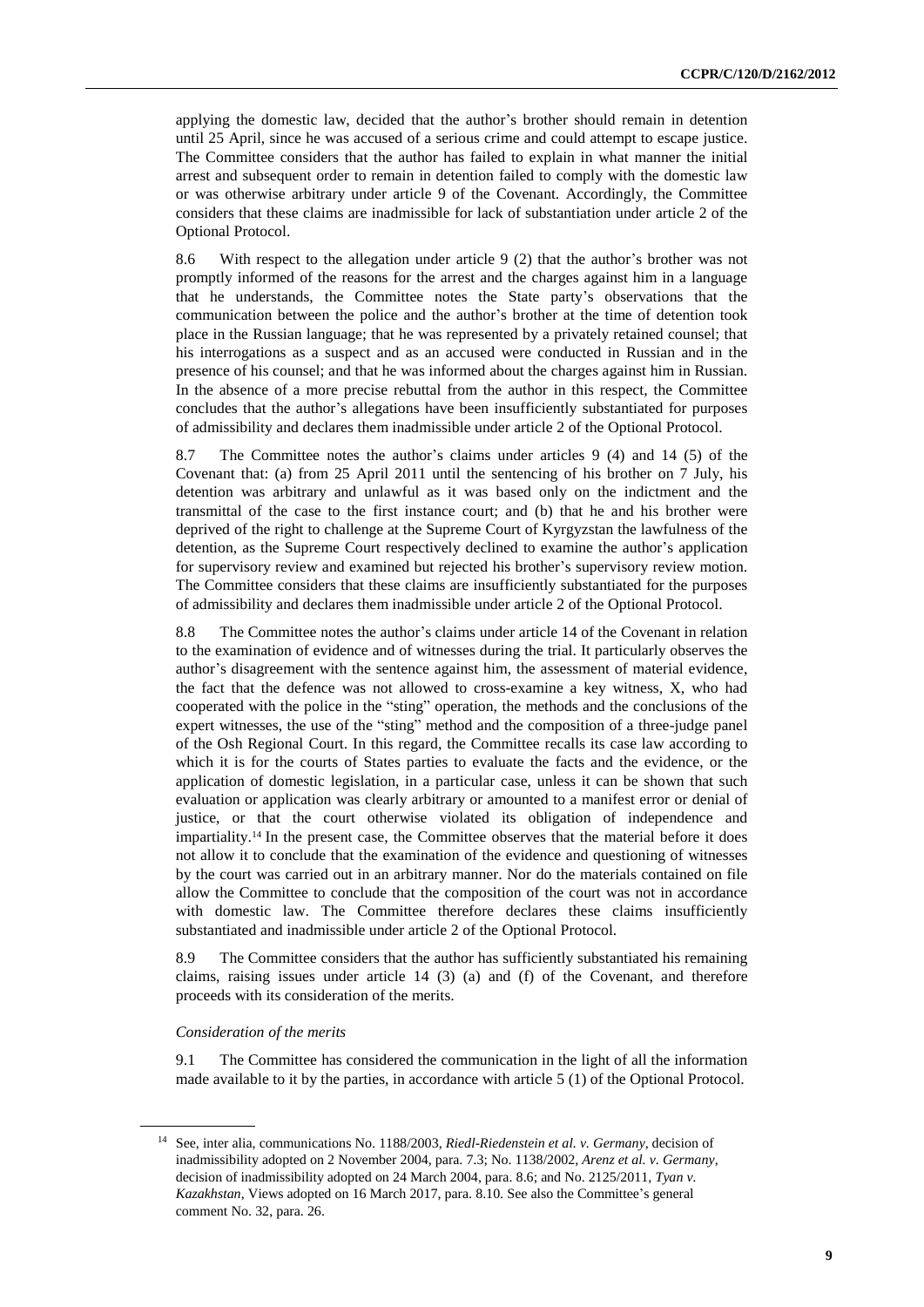9.2 The Committee notes the author's claims under article 14 (3) (a) and (f) that his brother, being a native Russian speaker, was not promptly informed of the reasons for and the nature of the charges against him in writing in a language that he understands, could not understand the indictment available only in Kyrgyz and did not receive the verdict in Russian. The State party refuted these allegations by stating that an interpreter was appointed to the case and the author's brother had access to the materials on the file together with his counsel and the interpreter. The Committee recalls its jurisprudence that the reasons for arrest must be provided in a language that the arrested person understands.<sup>15</sup> It also recalls that the right of all persons charged with a criminal offence to be informed promptly and in detail in a language which they understand of the nature and cause of criminal charges brought against them, enshrined in subparagraph 3 (a), is the first of the minimum guarantees in criminal proceedings of article 14. The specific requirements of subparagraph  $3$  (a) may be met by stating the charge either orally  $-$  if later confirmed in writing — or in writing, provided that the information indicates both the law and the alleged general facts on which the charge is based.<sup>16</sup> Given that the indictment is a key document in the criminal proceedings, the Committee considers it essential that the accused person understands the contents fully and that the State makes all necessary efforts to provide that person with a translation free of charge in a language that he/she can understand. In the absence of further information on the file, due weight should be given to the author's allegations that his brother could not understand the indictment available only in Kyrgyz. Therefore, the Committee concludes that the facts as submitted reveal a violation of the author's brother's rights under article 14 (3) (a) of the Covenant.

9.3 With respect to the allegation that the author's brother was not able to understand the language used in court, the Committee recalls also that the right to have the free assistance of an interpreter if the accused cannot understand or speak the language used in court, as provided for by article 14 (3) (f), enshrines another aspect of the principles of fairness and equality of arms in criminal proceedings;<sup>17</sup> this right arises at all stages of the oral proceedings, and applies to aliens and as well as to nationals. <sup>18</sup> The Committee observes, however, that interpretation was available to the author's brother throughout the proceedings before the courts, as reflected in the protocols of the hearings. Therefore, the Committee concludes that the facts as submitted do not disclose a violation of the author's brother's rights under article 14 (3) (f) of the Covenant.

10. The Committee, acting under article 5 (4) of the Optional Protocol, is of the view that the information before it discloses a violation by the State party of the author's rights under article 14 (3) (a) of the Covenant.

11. In accordance with article 2 (3) (a) of the Covenant, the State party is under an obligation to provide the author with an effective remedy. This requires it to make full reparation to individuals whose Covenant rights have been violated. Accordingly, the State party is obligated, inter alia, to provide compensation to the author's brother for the violations suffered. The State party is also under an obligation to take all necessary steps to prevent the occurrence of similar violations in the future.

12. Bearing in mind that, by becoming a party to the Optional Protocol, the State party has recognized the competence of the Committee to determine whether there has been a violation of the Covenant and that, pursuant to article 2 of the Covenant, the State party has undertaken to ensure to all individuals within its territory and subject to its jurisdiction the rights recognized in the Covenant and to provide an effective and enforceable remedy in case a violation has been established, the Committee wishes to receive from the State party, within 180 days, information about the measures taken to give effect to the Committee's Views. The State party is also requested to publish the present Views, and to have them widely disseminated in the State party.

<sup>&</sup>lt;sup>15</sup> See general comment No. 35 (2014) on liberty and security of person, para. 26; and communication No. 868/1999, *Wilson v. Philippines,* Views adopted on 30 October 2003, paras. 3.3 and 7.5.

<sup>16</sup> See general comment No. 32, para. 31.

<sup>17</sup> See communication No. 219/1986, *Guesdon v. France,* Views adopted on 25 July 1990, para. 10.2.

<sup>18</sup> General comment No. 32.